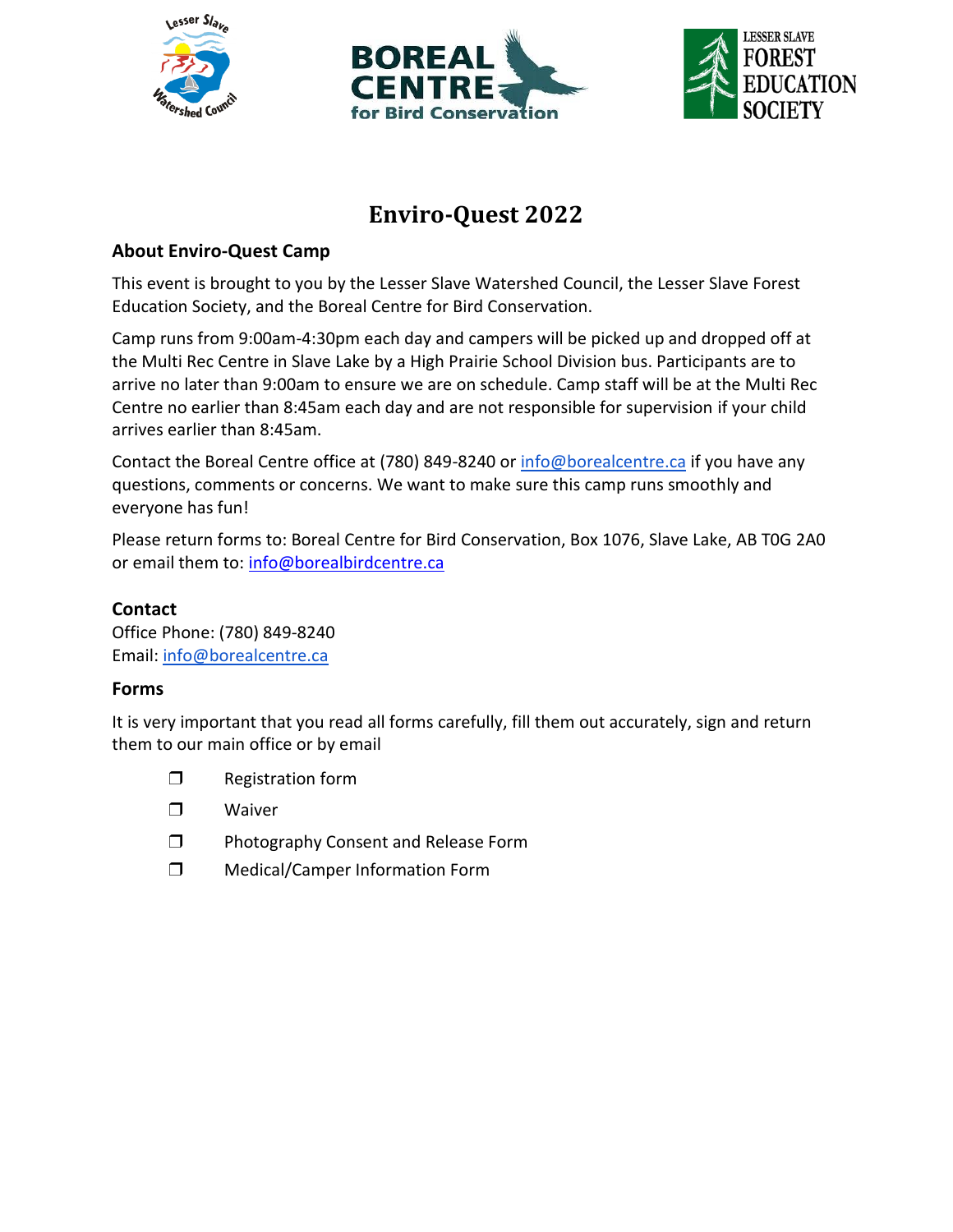





# **Supply List for Participants**

We will be outside most of each and every day so if you think your child will need anything else, please make sure to send it along. An itinerary will be sent out the week before camp starts with more details about activities and locations.



A note about electronics- participants may bring with them a cell phone or other electronic device for communicating with parents/downtime while on the bus. In order to safely participate in the outdoor activities, participants' full attention must be on the activity so we will ask that all devices be put away while we are taking part in activities. *Staff are not responsible for any personal items, including electronics, that are brought to camp.*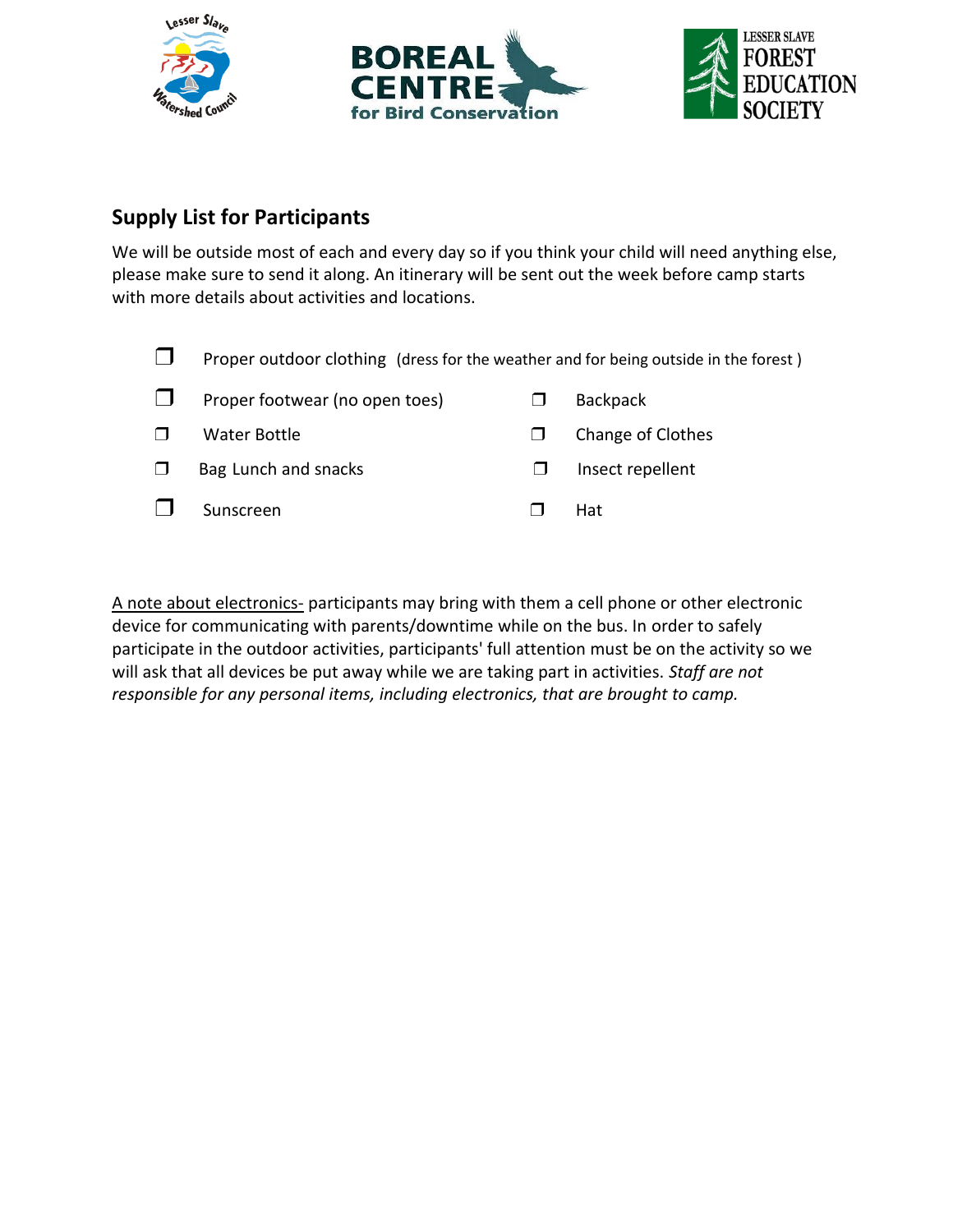





# **ENVIRO-QUEST CAMP 2022 – REGISTRATION FORM July 12 - 14, 2022 (Ages 11 – 14)**

**\_\_\_\_\_\_\_\_\_\_\_\_\_\_\_\_\_\_\_\_\_\_\_\_\_\_\_\_\_\_\_\_\_\_\_\_\_\_\_\_\_\_\_\_\_\_\_\_\_\_\_\_\_\_\_\_\_\_\_\_\_\_\_\_\_\_\_\_\_\_\_\_\_\_\_\_\_\_\_\_\_\_\_\_\_\_\_\_\_\_\_\_\_**

### *Please print clearly.*

**Circle which day/s you would like to sign up for? July 12 July 13 July 14 all 3 days**

| <b>Participant Information</b>        | <b>Full Legal Name:</b> |                         |       |
|---------------------------------------|-------------------------|-------------------------|-------|
|                                       | <b>Preferred Name:</b>  |                         |       |
| Gender:                               |                         | <b>Birthdate:</b>       |       |
| <b>Mailing Address:</b>               |                         |                         |       |
| Parent/Guardian<br><b>Information</b> | <b>Full Name:</b>       |                         |       |
| <b>Relationship to participant:</b>   |                         | <b>Primary Phone:</b>   |       |
| Email:                                |                         | <b>Secondary Phone:</b> |       |
| <b>Emergency Contact Info</b>         | <b>Full Name</b>        |                         | Phone |
| <b>Relationship to Child</b>          |                         |                         |       |
| <b>Email</b>                          |                         |                         |       |

- $\Box$  My child is responsible for getting to and from the designated pick up spot on their own **or**
- $\Box$  My child will be picked up dropped off for camp by:

Please include the name(s) of anyone who is allowed to pick-up the participant. Anyone not on the list will not be allowed to pick-up a child unless you contact Camp leaders.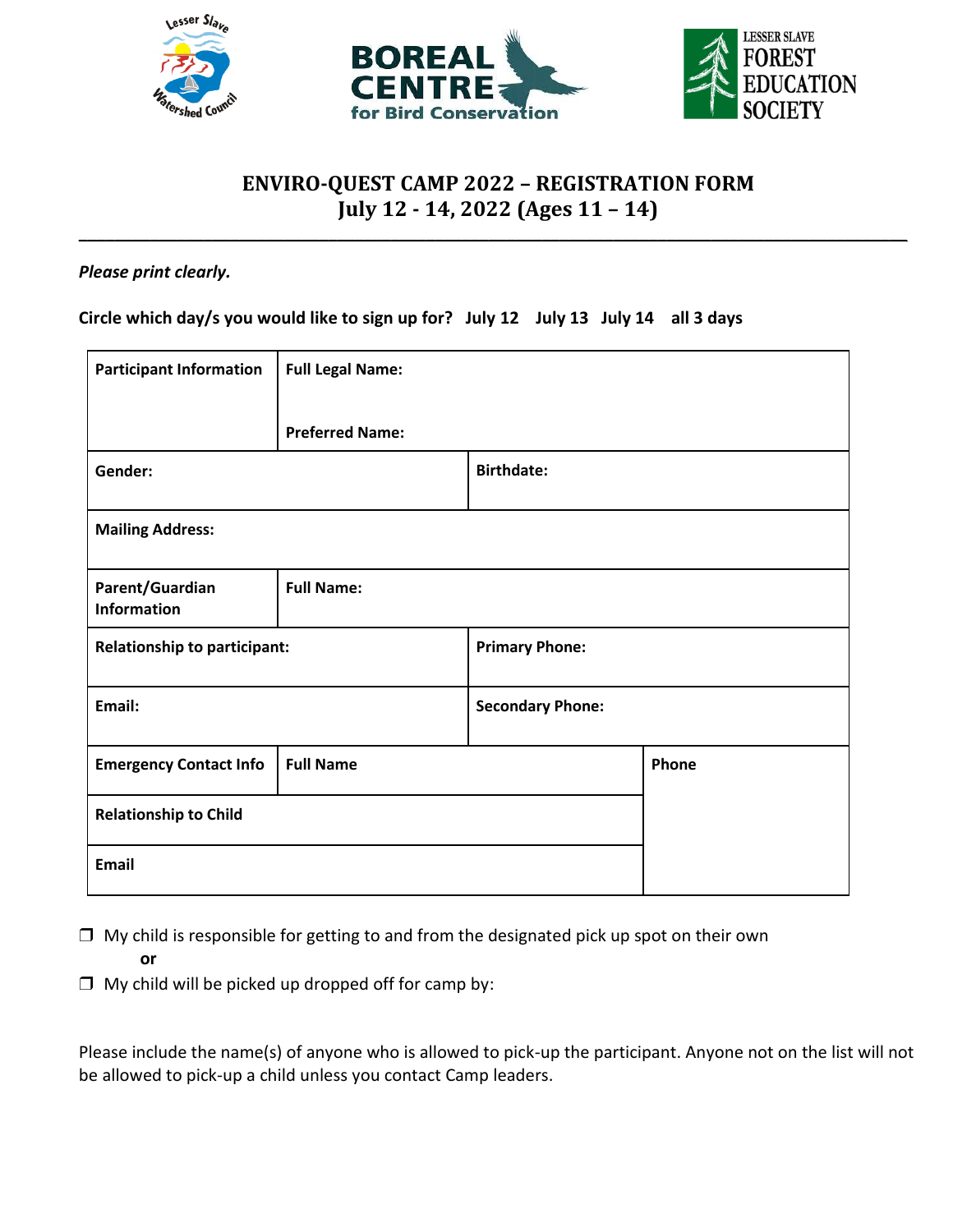





## **Method of Payment -**

## **Fee - \$40/day or \$100.00 for 3 days**

Payment can be made by cash or cheque. Credit and debit card payments can be arranged- please contact us for details. If you require financial assistance in order to register your child for this program please email the Lesser Slave Forest Education Society's Executive Director, Cori at [cori@lsfes.org.](mailto:cori@lsfes.org)

All fees must be paid in full by the beginning of Enviro-Quest Camp on July 12, 2022, unless otherwise arranged with Camp Organizers.

| Send Registration forms and fees to:                 |                                                                                   |  |
|------------------------------------------------------|-----------------------------------------------------------------------------------|--|
| By Mail:                                             | <b>Boreal Centre for Bird Conservation</b><br>Box 1076<br>Slave Lake, AB, T0G 2A0 |  |
| Phone:                                               | (780) 849-8240                                                                    |  |
| E-mail:                                              | info@borealbirdcentre.ca                                                          |  |
| Forms can<br>also be<br>dropped off<br>in person at: | the Boreal Centre for Bird Conservation                                           |  |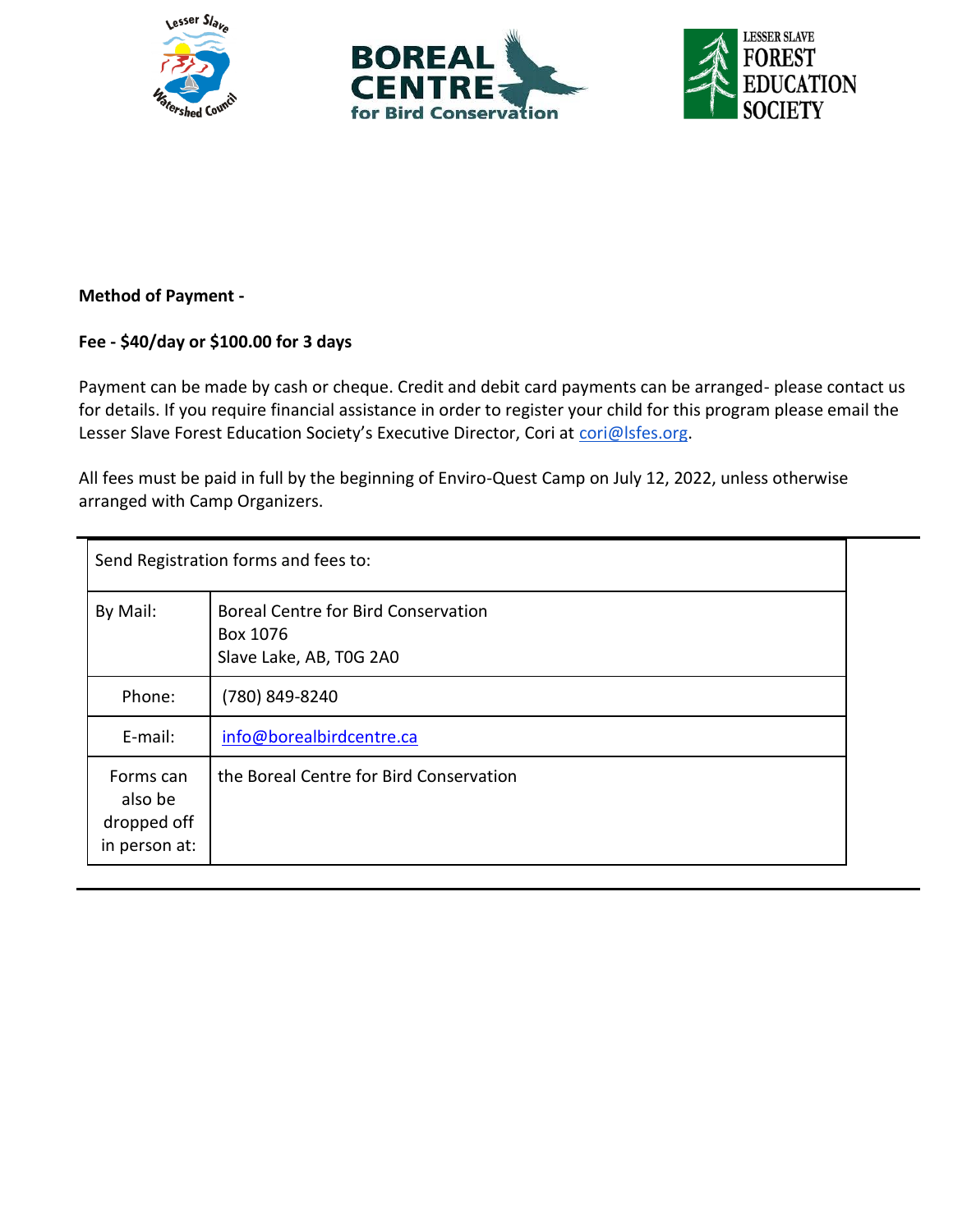





#### **Enviro-Quest Camp 2022**- **Assumption of Risk Release and Waiver of Liability Indemnity Agreement**

IN CONSIDERATION of allowing (participant name)\_\_\_\_\_\_\_\_\_\_\_\_\_\_\_\_\_\_\_\_\_\_ to participate in the program, related events and activities of **Enviro-Quest camp**. I WARRANT TO YOU THAT:

- 1. I am familiar with the risk of serious injury and death which any participant in this program must assume, and
- 2. I believe that I am physically, emotionally and mentally able to participate in this program
- 3. I understand that all applicable rules for participation must be followed and that at all times the sole responsibility for personal safety remains with me, and
- 4. I will immediately remove myself from participation, and notify the nearest official, if at any time I sense or observe any unusual hazard or unsafe condition or if I feel that I have experienced any deterioration in my physical, emotional or mental fitness for continued participation in the program.

I UNDERSTAND AND AGREE, on behalf of myself, my heirs, assigns, personal representatives and next of kin that my participation in this program and execution of this document constitutes:

- 1. an ASSUMPTION OF ALL RISKS associated with participation in this program even if arising from negligence, or gross negligence, including any compounding or aggravation of injuries caused by negligent rescue operations or procedures, of the program organizer and any persons associated therewith or participating therein, and
- 2. a FULL AND FINAL RELEASE AND WAIVER OF LIABILITY of the program organizer and all persons and organizations associated with it and the program, without limiting the generality of the foregoing, its officers, directors, officials, agents and/or employees, other participants, sponsors, advertisers, owners and/or lessors of the premises used to conduct the program, sanctioning bodies, medical or rescue personnel (the RELEASEES), of and from with the respect to all injury, disability, death or loss or damage to person or property whether arising from the negligence, negligent rescue of or by the foregoing or otherwise, and
- 3. an UNDERSTANDING NOT TO SUE the RELEASEES for any loss, injury, costs or damages of any form or type, howsoever caused or arising, and whether directly or indirectly from the participation of any minor child/ward in the program, and
- 4. an AGREEMENT TO INDEMNIFY, and to SAVE and HOLD HARMLESS the RELEASEES, and each of them, from any litigation expense, legal fees, liability, damage, award or cost, of any form or type whatsoever, they may incur due to any claim made against them or any one of them whether the claim is based on the negligence or the gross negligence of the RELEASEES or otherwise.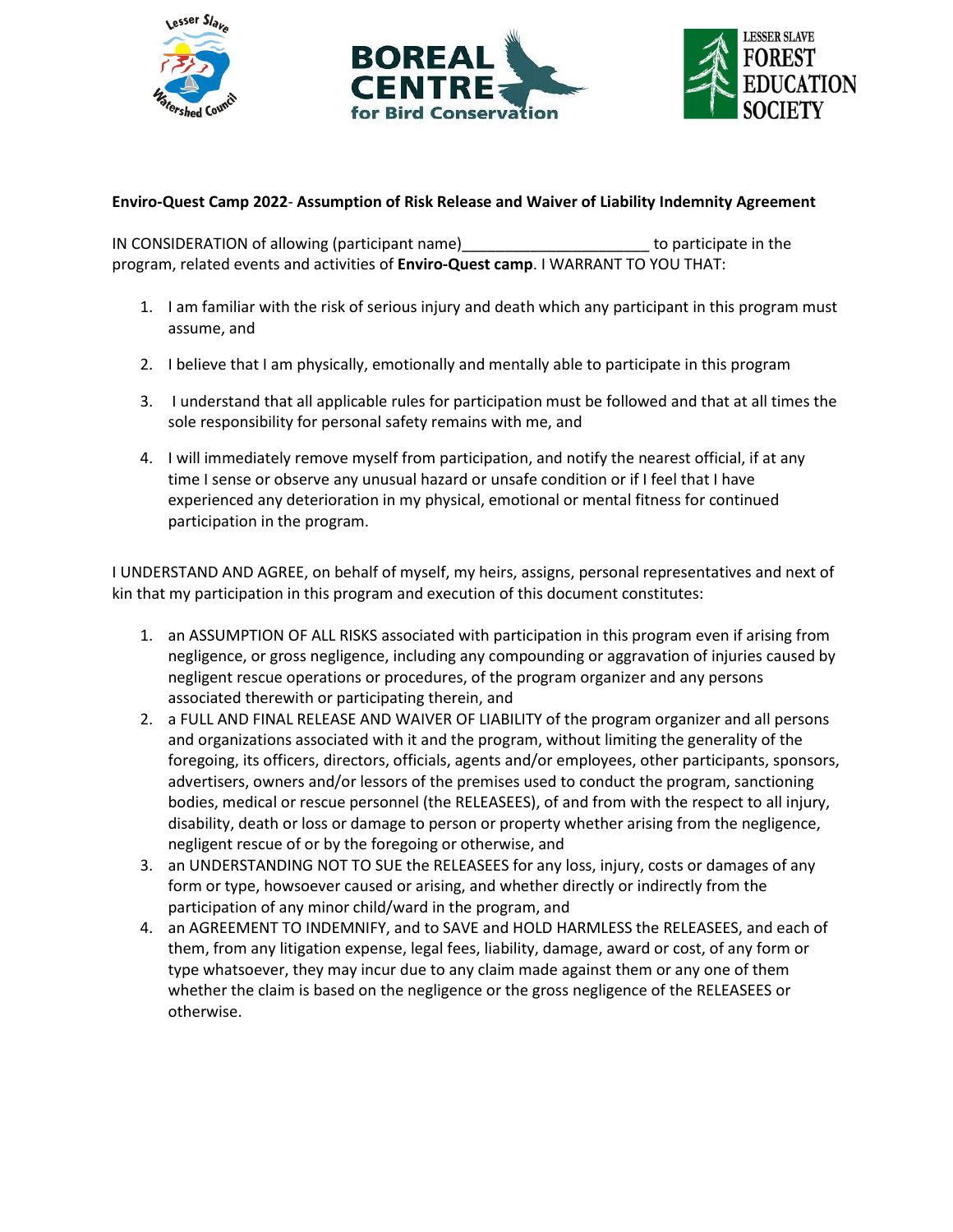





\_\_\_\_\_\_\_\_\_\_\_ I HAVE READ THIS DOCUMENT THOROUGHLY.

I UNDERSTAND THAT THE RELEASEES ARE RELYING UPON MY WARRANTIES, ASSUMPTIONS, WAIVER AND RELEASE, UNDERTAKINGS AND AGREEMENTS WHEN ACCEPTING MY PARTICIPATION IN THIS PROGRAM.

\_\_\_\_\_\_\_\_\_\_\_ I UNDERSTAND THAT BY SIGNING THIS DOCUMENT I GIVE UP SUBSTANTIAL LEGAL RIGHTS I WOULD OTHERWISE HAVE.

\_\_\_\_\_\_\_\_\_\_\_ I SIGN THIS DOCUMENT VOLUNTARILY AND WITHOUT INDUCEMENT.

| Participant's name (print)     |  |
|--------------------------------|--|
| Parent/Guardian's name (print) |  |
| Parent/Guardian's signature    |  |
| Date                           |  |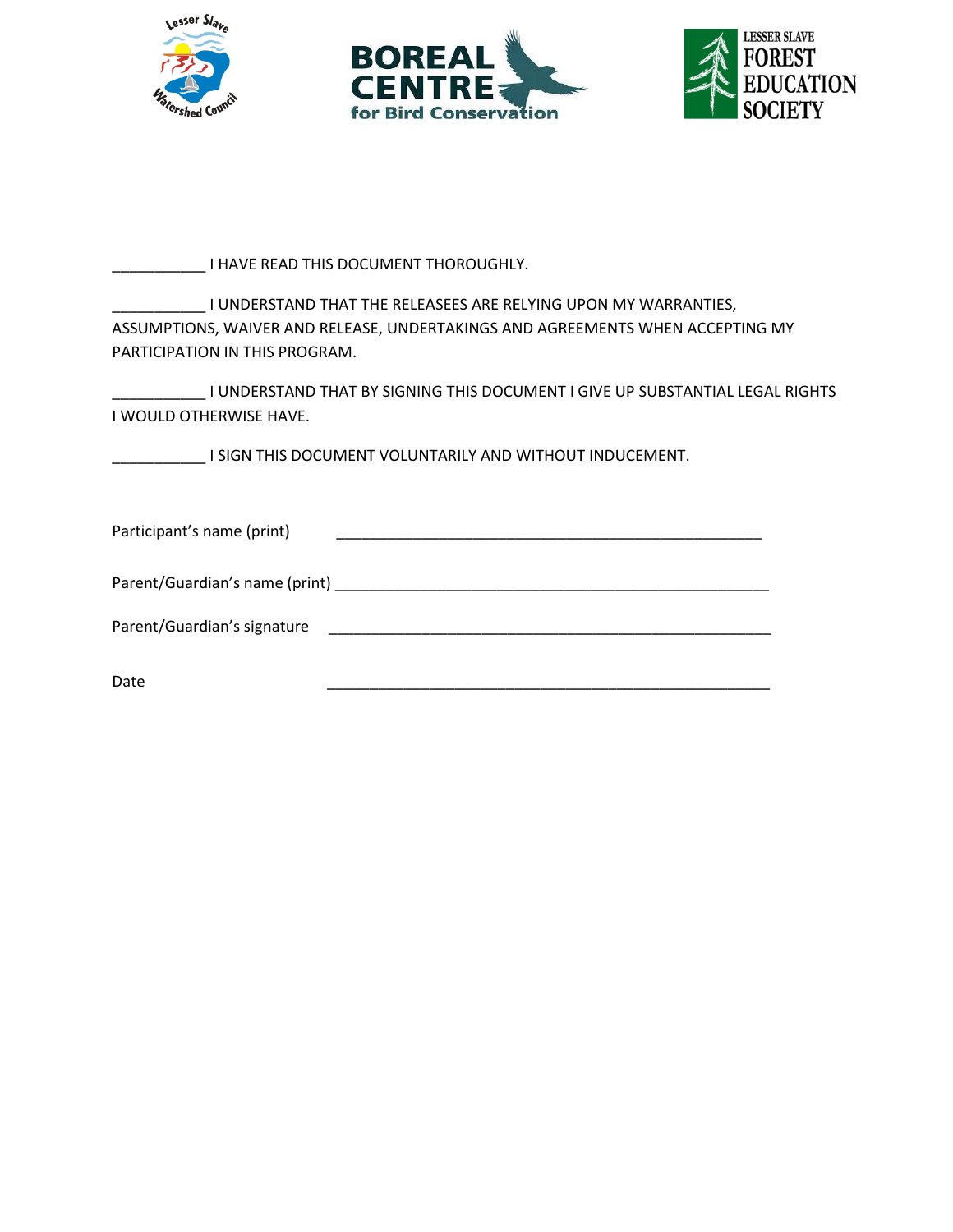





#### **Photo Release Form**

#### **Re: Permission to Use Photograph**

Event: Enviro-Quest camp 2022

Location: Lesser Slave Lake area

I grant *to the Lesser Slave Forest Education Society, the Lesser Slave Watershed Council and the Boreal Centre for Bird Conservation* the right to take photographs of me/my child in connection with the above-identified event. I authorize *the Lesser Slave Forest Education Society, the Lesser Slave Watershed Council and the Boreal Centre for Bird Conservation* its assigns and transferees to copyright, use and publish the same in print and/or electronically.

I agree that *the Lesser Slave Forest Education Society, the Lesser Slave Watershed Council and the Boreal Centre for Bird Conservation* may use such photographs with or without a name and for any lawful purpose, including for example such purposes as publicity, illustration, advertising, and Web content.

I have read and understand the above:

| Participant's name (print)      |  |
|---------------------------------|--|
| Participant's signature         |  |
| Parent/Guardian name<br>(print) |  |
| Parent/Guardian Signature       |  |
| Date                            |  |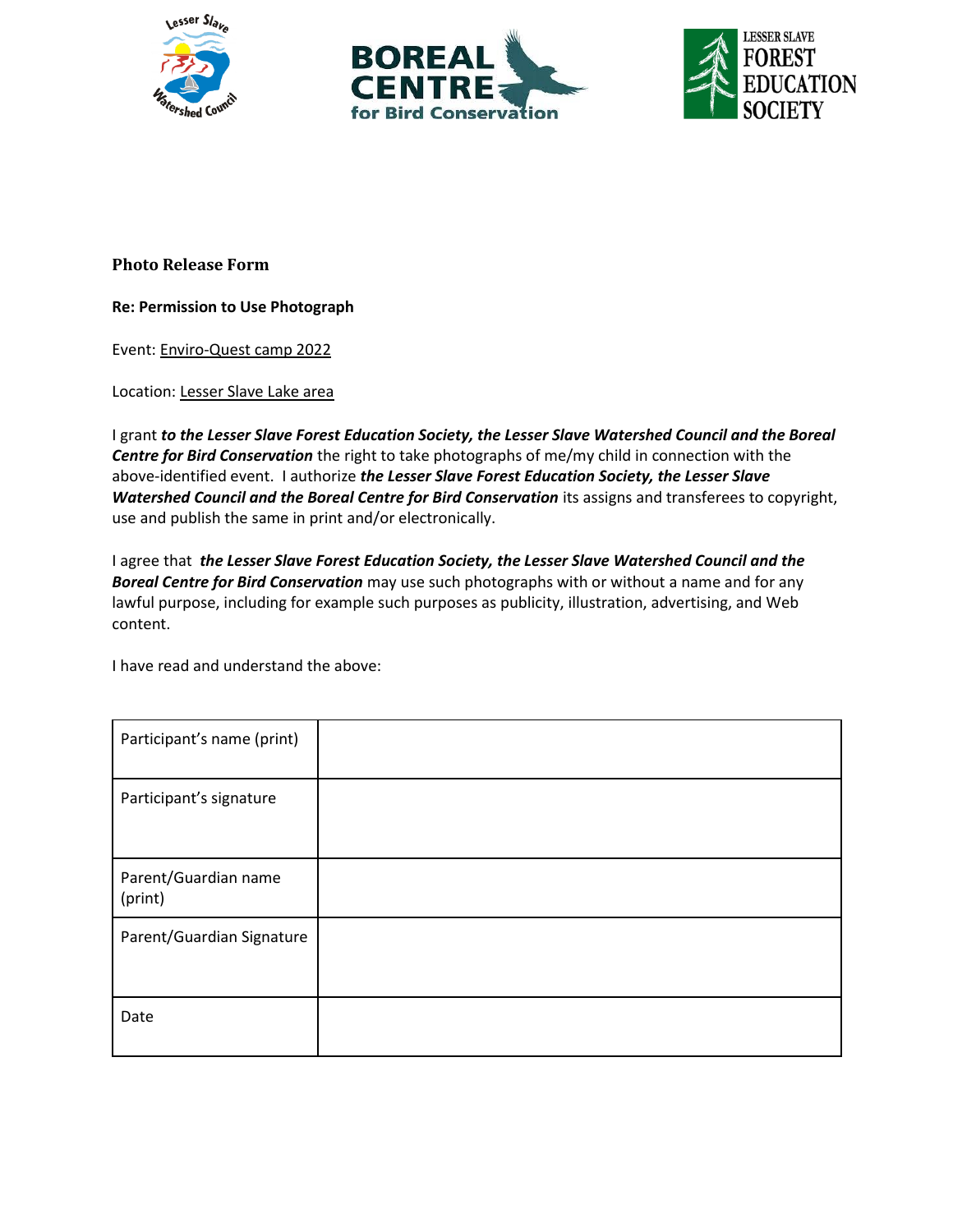





# **Enviro-Quest camp 2022 Medical Form**

*To be completed and signed by a parent or guardian and returned to the Boreal Centre for Bird Conservation.*

| Participant Info                |                             |                        |
|---------------------------------|-----------------------------|------------------------|
| Name:                           | <b>Birthdate:</b>           |                        |
| <b>Health Care Card Number:</b> | Family Doctor Name & Phone: |                        |
| Parent/Guardian Info            |                             |                        |
| Parent/Guardian Name:           |                             | Relationship to Child: |
| <b>Primary Phone:</b>           | Secondary Phone:            |                        |
| <b>Emergency Contact Info</b>   |                             |                        |
| Name:                           | Relationship to Child:      |                        |
| Primary Phone:                  | Secondary Phone:            |                        |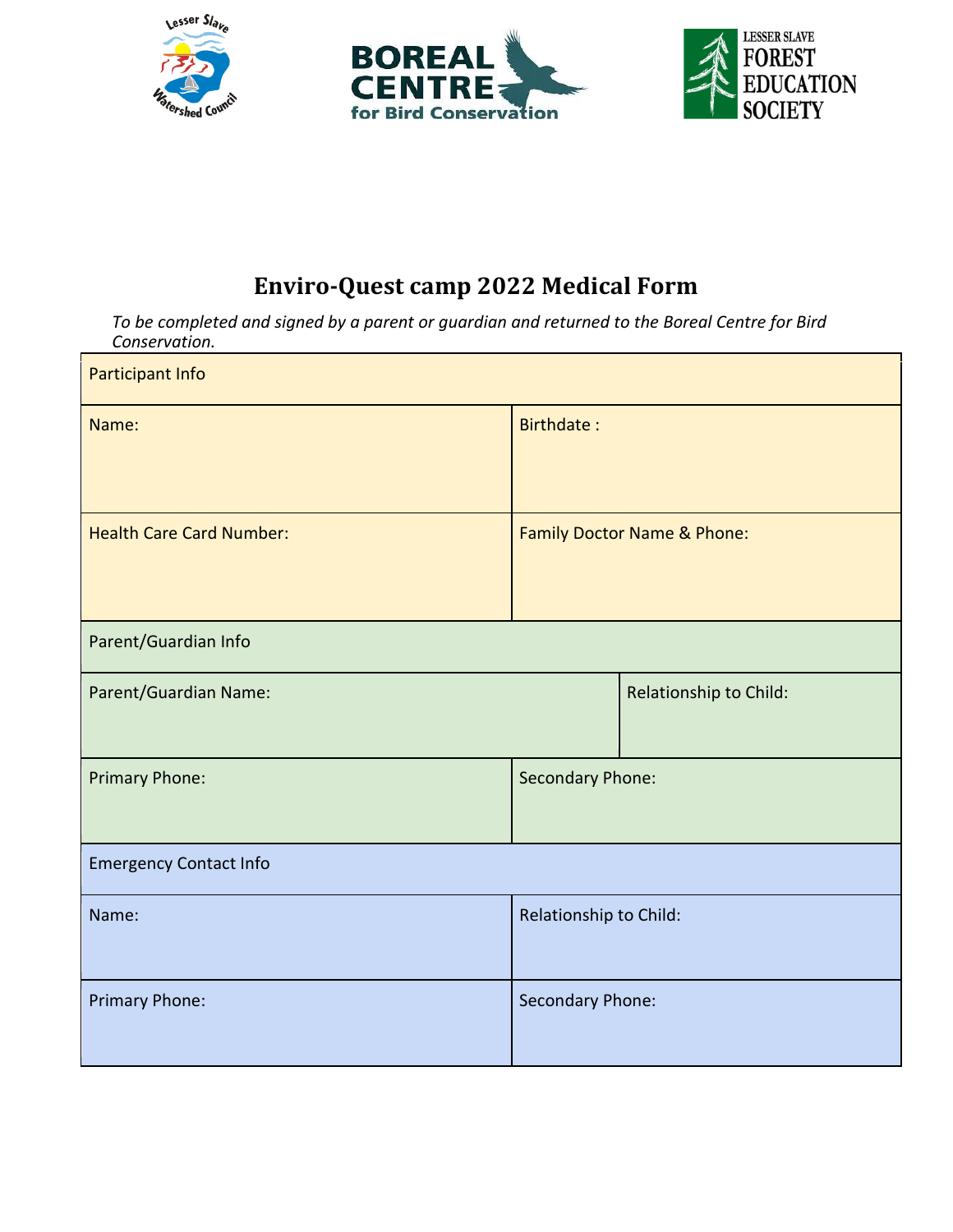





#### **Health History**

Does your child have any diagnosed or undiagnosed health issues that we need to be aware of? Please elaborate:

\_\_\_\_\_\_\_\_\_\_\_\_\_\_\_\_\_\_\_\_\_\_\_\_\_\_\_\_\_\_\_\_\_\_\_\_\_\_\_\_\_\_\_\_\_\_\_\_\_\_\_\_\_\_\_\_\_\_\_\_\_\_\_\_\_\_\_\_\_\_\_\_\_\_\_\_\_\_

\_\_\_\_\_\_\_\_\_\_\_\_\_\_\_\_\_\_\_\_\_\_\_\_\_\_\_\_\_\_\_\_\_\_\_\_\_\_\_\_\_\_\_\_\_\_\_\_\_\_\_\_\_\_\_\_\_\_\_\_\_\_\_\_\_\_\_\_\_\_\_\_\_\_\_\_\_\_

\_\_\_\_\_\_\_\_\_\_\_\_\_\_\_\_\_\_\_\_\_\_\_\_\_\_\_\_\_\_\_\_\_\_\_\_\_\_\_\_\_\_\_\_\_\_\_\_\_\_\_\_\_\_\_\_\_\_\_\_\_\_\_\_\_\_\_\_\_\_\_\_\_\_\_\_\_\_

\_\_\_\_\_\_\_\_\_\_\_\_\_\_\_\_\_\_\_\_\_\_\_\_\_\_\_\_\_\_\_\_\_\_\_\_\_\_\_\_\_\_\_\_\_\_\_\_\_\_\_\_\_\_\_\_\_\_\_\_\_\_\_\_\_\_\_\_\_\_\_\_\_\_\_\_\_\_

#### **Allergies**

Please list Food allergens and/or Other Allergies and any medication that may be associated with them:

\_\_\_\_\_\_\_\_\_\_\_\_\_\_\_\_\_\_\_\_\_\_\_\_\_\_\_\_\_\_\_\_\_\_\_\_\_\_\_\_\_\_\_\_\_\_\_\_\_\_\_\_\_\_\_\_\_\_\_\_\_\_\_\_\_\_\_\_\_\_\_\_\_\_\_\_\_\_

\_\_\_\_\_\_\_\_\_\_\_\_\_\_\_\_\_\_\_\_\_\_\_\_\_\_\_\_\_\_\_\_\_\_\_\_\_\_\_\_\_\_\_\_\_\_\_\_\_\_\_\_\_\_\_\_\_\_\_\_\_\_\_\_\_\_\_\_\_\_\_\_\_\_\_\_\_\_

\_\_\_\_\_\_\_\_\_\_\_\_\_\_\_\_\_\_\_\_\_\_\_\_\_\_\_\_\_\_\_\_\_\_\_\_\_\_\_\_\_\_\_\_\_\_\_\_\_\_\_\_\_\_\_\_\_\_\_\_\_\_\_\_\_\_\_\_\_\_\_\_\_\_\_\_\_\_

\_\_\_\_\_\_\_\_\_\_\_\_\_\_\_\_\_\_\_\_\_\_\_\_\_\_\_\_\_\_\_\_\_\_\_\_\_\_\_\_\_\_\_\_\_\_\_\_\_\_\_\_\_\_\_\_\_\_\_\_\_\_\_\_\_\_\_\_\_\_\_\_\_\_\_\_\_\_

#### **Other Restrictions & Considerations:**

Dietary Restrictions:\_\_\_\_\_\_\_\_\_\_\_\_\_\_\_\_\_\_\_\_\_\_\_\_\_\_\_\_\_\_\_\_\_\_\_\_\_\_\_\_\_\_\_\_\_\_\_\_\_\_\_\_\_\_\_\_\_\_\_

Medications: \_\_\_\_\_\_\_\_\_\_\_\_\_\_\_\_\_\_\_\_\_\_\_\_\_\_\_\_\_\_\_\_\_\_\_\_\_\_\_\_\_\_\_\_\_\_\_\_\_\_\_\_\_\_\_\_\_\_\_\_\_\_\_\_

| Will the medications listed be with the child for the duration of the camp? | $\Box$ Yes $\Box$ |  |
|-----------------------------------------------------------------------------|-------------------|--|
| No                                                                          |                   |  |

Do we have permission to help administer drugs/medication if necessary?  $\Box$  Yes  $\Box$  No

| <b>Activity Restrictions:</b> |  |  |  |
|-------------------------------|--|--|--|
|                               |  |  |  |